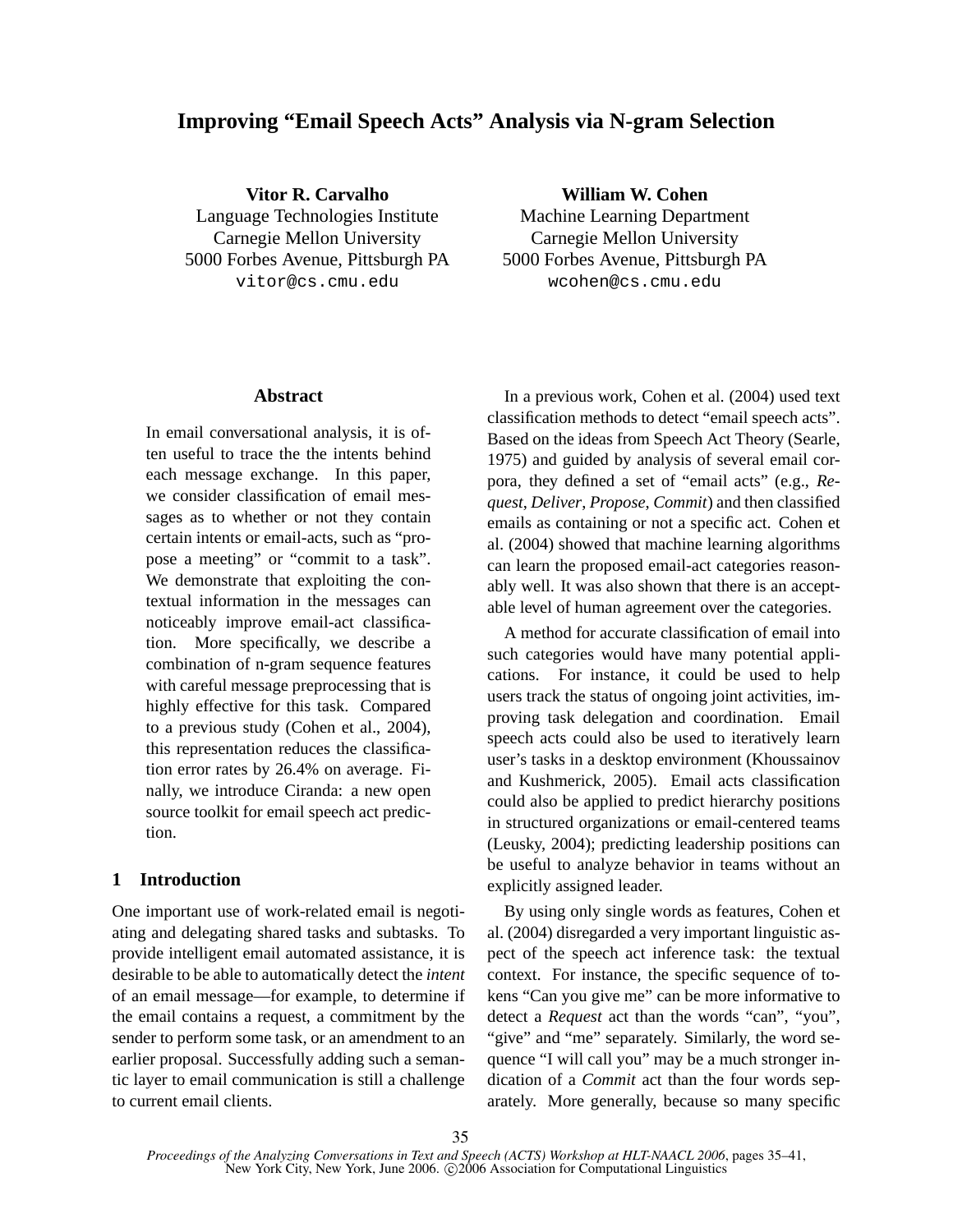sequence of words (or n-grams) are inherently associated with the intent of an email message, one would expect that exploiting this linguistic aspect of the messages would improve email-act classification.

In the current work we exploit the linguistic aspects of the problem by a careful combination of ngram feature extraction and message preprocessing. After preprocessing the messages to detect entities, punctuation, pronouns, dates and times, we generate a new feature set by extracting all possible term sequences with a length of 1, 2, 3, 4 or 5 tokens.

Using this n-gram based representation in classification experiments, we obtained a relative average drop of 26.4% in error rate when compared to the original Cohen et al. (2004) paper. Also, ranking the most "meaningful" n-grams based on Information Gain score (Yang and Pedersen, 1997) revealed an impressive agreement with the linguistic intuition behind the email speech acts.

We finalize this work introducing *Ciranda*: an open source package for Email Speech Act prediction. Among other features, Ciranda provides an easy interface for feature extraction and feature selection, outputs the prediction confidence, and allows retraining using several learning algorithms.

## **2 "Email-Acts" Taxonomy and Applications**

A taxonomy of speech acts applied to email communication (email-acts) is described and motivated in (Cohen et al., 2004). The taxonomy was divided into *verbs* and *nouns*, and each email message is represented by one or more verb-noun pairs. For example, an email proposing a meeting and also requesting a project report would have the labels *Propose*-*Meeting* and *Request*-*Data*.

The relevant part of the taxonomy is shown in Figure 1. Very briefly, a *Request* asks the recipient to perform some activity; a *Propose* message proposes a joint activity (i.e., asks the recipient to perform some activity and commits the sender); a *Commit* message commits the sender to some future course of action; *Data* is information, or a pointer to information, delivered to the recipient; and a *Meeting* is a joint activity that is constrained in time and (usually) space.

Several possible verbs/nouns were not considered here (such as *Refuse*, *Greet*, and *Remind*), either because they occurred very infrequently in the corpus, or because they did not appear to be important for task-tracking. The most common verbs found in the labeled datasets were *Deliver*, *Request*, *Commit*, and *Propose*, and the most common nouns were *Meeting* and *deliveredData* (abbreviated as *dData* henceforth).

In our modeling, a single email message may have multiple *verbs*-*nouns* pairs.



Figure 1: Taxonomy of email-acts used in experiments. Shaded nodes are the ones for which a classifier was constructed.

Cohen et al. (2004) showed that machine learning algorithms can learn the proposed email-act categories reasonably well. It was also shown that there is an acceptable level of human agreement over the categories. In experiments using different human annotators, Kappa values between 0.72 and 0.85 were obtained. The Kappa statistic (Carletta, 1996) is typically used to measure the human interrater agreement. Its values ranges from -1 (complete disagreement) to  $+1$  (perfect agreement) and it is defined as  $(A-R)/(1-R)$ , where A is the empirical probability of agreement on a category, and R is the probability of agreement for two annotators that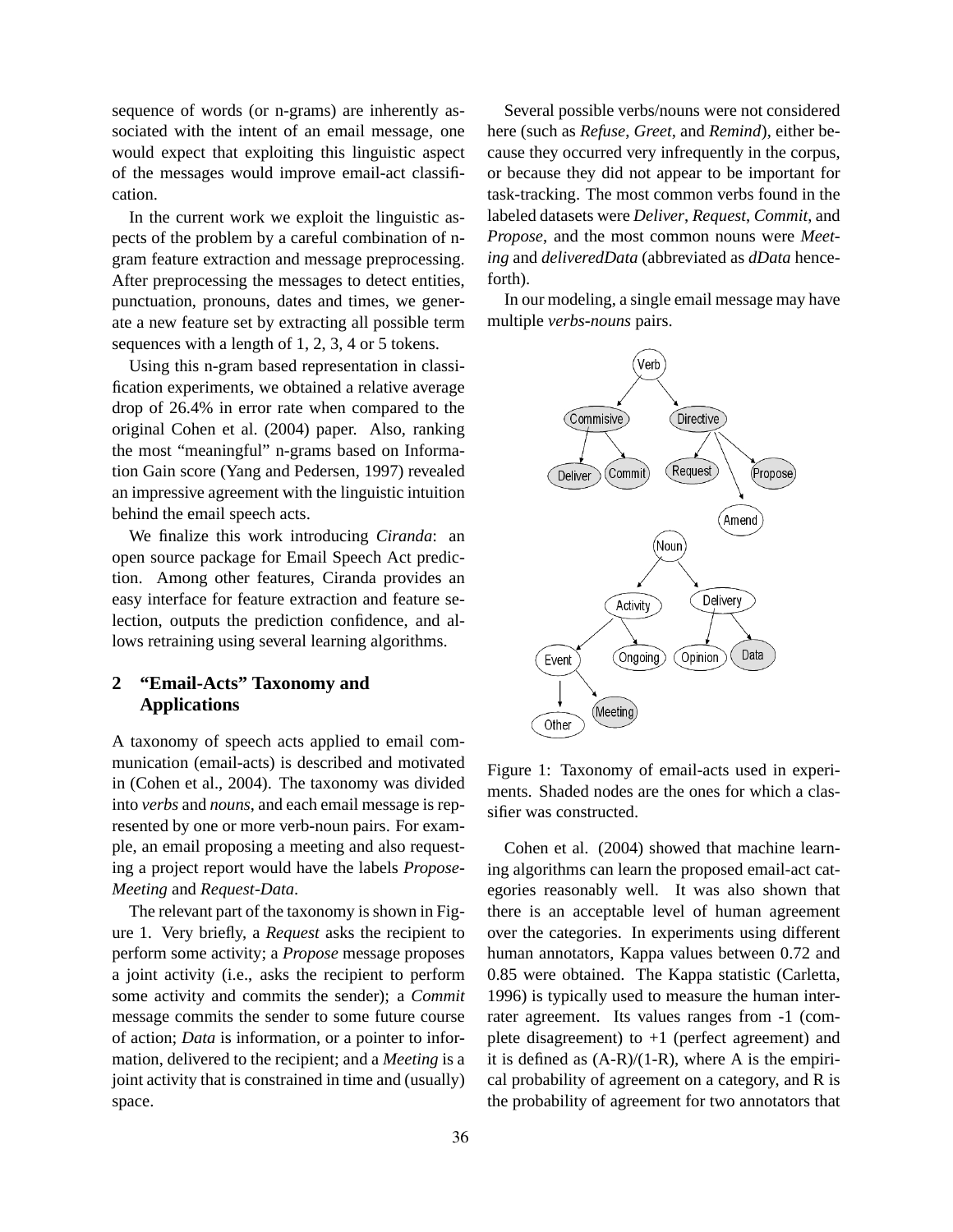label documents at random (with the empirically observed frequency of each label).

### **3 The Corpus**

The *CSpace* email corpus used in this paper contains approximately 15,000 email messages collected from a management course at Carnegie Mellon University. This corpus originated from working groups who signed agreements to make certain parts of their email accessible to researchers. In this course, 277 MBA students, organized in approximately 50 teams of four to six members, ran simulated companies in different market scenarios over a 14-week period (Kraut et al., ). The email tends to be very task-oriented, with many instances of task delegation and negotiation.

Messages were mostly exchanged with members of the same team. Accordingly, we partitioned the corpus into subsets according to the teams. The 1F3 team dataset has 351 messages total, while the 2F2, 3F2, 4F4 and 11F1 teams have, respectively, 341, 443, 403 and 176 messages. All 1716 messages were labeled according to the taxonomy in Figure 1.

### **4 N-gram Features**

In this section we detail the preprocessing step and the feature selection applied to all email acts.

### **4.1 Preprocessing**

Before extracting the n-grams features, a sequence of preprocessing steps was applied to all email messages in order to emphasize the linguistic aspects of the problem. Unless otherwise mentioned, all preprocessing procedures were applied to all acts.

Initially, forwarded messages quoted inside email messages were deleted. Also, signature files and quoted text from previous messages were removed from all messages using a technique described elsewhere (Carvalho and Cohen, 2004). A similar cleaning procedure was executed by Cohen et al. (2004).

Some types of punctuation marks  $(\lq;$ ... $)($ ][") were removed, as were extra spaces and extra page breaks. We then perform some basic substitutions such as: from "*'m*" to " *am*", from "*'re*" to " *are*", from "*'ll*" to " *will*", from "*won't*" to "*will not*", from "*doesn't*" to "*does not*" and from "*'d*" to " *would*".

Any sequence of one or more numbers was replaced by the symbol "[number]". The pattern "[number]:[number]" was replaced with "[hour]". The expressions "*pm* or *am*" were replaced by "[pm]". "[wwhh]" denoted the words "*why*, *where*, *who*, *what* or *when*". The words "*I*, *we*, *you*, *he*, *she* or *they*" were replaced by "[person]". Days of the week ("*Monday*, *Tuesday*, ..., *Sunday*") and their short versions (i.e., "*Mon*, *Tue*, *Wed*, ..., *Sun*") were replaced by "[day]". The words "*after*, *before* or *during*" were replaced by "[aaafter]". The pronouns "*me*, *her*, *him*, *us* or *them*" were substituted by "[me]". The typical filename types "*.doc, .xls, .txt, .pdf, .rtf* and *.ppt*" were replaced by ".[filetype]". A list with some of these substitutions is illustrated in Table 1.

| <b>Symbol</b> | Pattern                                       |
|---------------|-----------------------------------------------|
| [number]      | any sequence of numbers                       |
| [hour]        | [number]:[number]                             |
| wwhh          | "why, where, who, what, or when"              |
| day           | the strings "Monday, Tuesday, , or Sunday"    |
| [day]         | the strings "Mon, Tue, Wed, , or Sun"         |
| [pm]          | the strings "P.M., PM, A.M. or AM"            |
| mel           | the pronouns "me, her, him, us or them"       |
| [person]      | the pronouns "I, we, you, he, she or they"    |
| [aaafter]     | the strings "after, before or during"         |
| filetype      | the strings ".doc, .pdf, .ppt, .txt, or .xls" |

Table 1: Some PreProcessing Substitution Patterns

For the *Commit* act only, references to the first person were removed from the symbol [person] i.e., [person] was used to replace "he, she or they". The rationale is that n-grams containing the pronoun "I" are typically among the most meaningful for this act (as shall be detailed in Section 4.2).

#### **4.2 Most Meaningful N-grams**

After preprocessing the 1716 email messages, ngram sequence features were extracted. In this paper, n-gram features are all possible sequences of length 1 (unigrams or 1-gram), 2 (bigram or 2 gram), 3 (trigram or 3-gram), 4 (4-gram) and 5 (5 gram) terms. After extracting all n-grams, the new dataset had more than 347500 different features. It would be interesting to know which of these n-grams are the "most meaningful" for each one of email speech acts.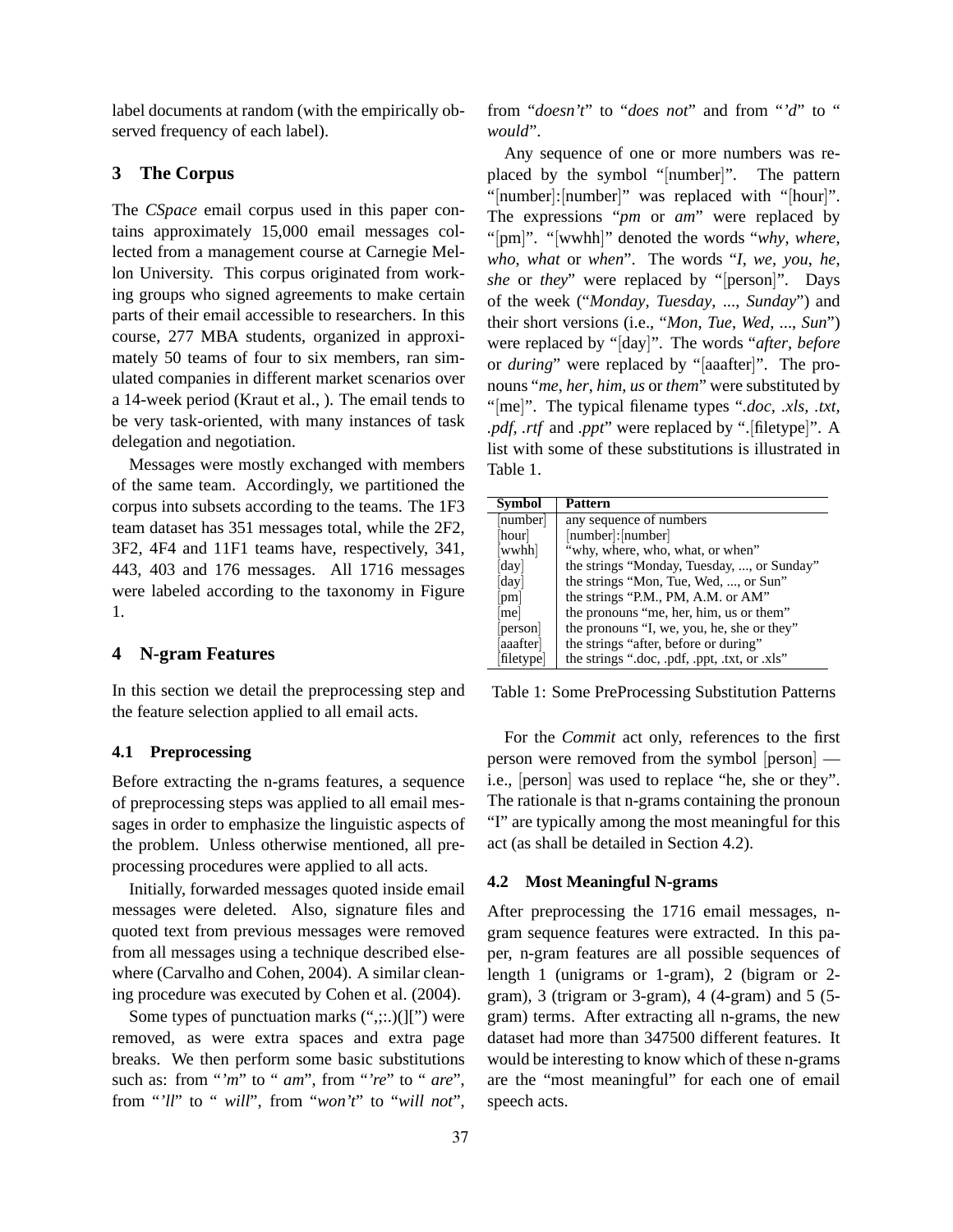| 1-gram   | 2-gram          | 3-gram               | 4-gram                       | 5-gram                          |
|----------|-----------------|----------------------|------------------------------|---------------------------------|
| $\gamma$ | do [person]     | person need to       | wwhh do person think         | wwhh do person think?           |
| please   | ? $[person]$    | wwhh do [person]     | do [person] need to          | let [me] know [wwhh] [person]   |
| wwhh]    | could [person]  | let $[me]$ know      | and let [me] know            | a call [number]-[number]        |
| could    | [person] please | would [person]       | call [number]-[number]       | give [me] a call [number]       |
| do       | ? thanks        | do [person] think    | would be able to             | please give give [me] a call    |
| can      | are person      | are [person] meeting | [person] think [person] need | [person] would be able to       |
| of       | can   person    | could person please  | let [me] know [wwhh]         | take a look at it               |
| me       | need to         | do [person] need     | $\alpha$ [person] think ?    | [person] think [person] need to |

Table 2: Request Act:Top eight N-grams Selected by Information Gain.

One possible way to accomplish this is using some feature selection method. By computing the Information Gain score (Forman, 2003; Yang and Pedersen, 1997) of each feature, we were able to rank the most "meaningful" n-gram sequence for each speech act. The final rankings are illustrated in Tables 2 and 3.

Table 2 shows the most meaningful n-grams for the *Request* act. The top features clearly agree with the linguistic intuition behind the idea of a *Request* email act. This agreement is present not only in the frequent 1g features, but also in the 2-grams, 3-grams, 4-grams and 5-grams. For instance, sentences such as "What do you think ?" or "let me know what you ..." can be instantiations of the top two 5-grams, and are typically used indicating a request in email communication.

Table 3 illustrates the top fifteen 4-grams for all email speech acts selected by Information Gain. The *Commit* act reflects the general idea of agreeing to do some task, or to participate in some meeting. As we can see, the list with the top 4-grams reflects the intuition of commitment very well. When accepting or committing to a task, it is usual to write emails using "Tomorrow is good for me" or "I will put the document under your door" or "I think I can finish this task by 7" or even "I will try to bring this tomorrow". The list even has some other interesting 4-grams that can be easily associated to very specific commitment situations, such as "I will bring copies" and "I will be there".

Another act in Table 3 that visibly agrees with its linguistic intuition is *Meeting*. The 4-grams listed are usual constructions associated with either negotiating a meeting time/location ("[day] at [hour][pm]"), agreeing to meet ("is good for [me]") or describing the goals of the meeting ("to go over the").

The top features associated with the *dData* act in Table 3 are also closely related to its general intuition. Here the idea is delivering or requesting some data: a table inside the message, an attachment, a document, a report, a link to a file, a url, etc. And indeed, it seems to be exactly the case in Table 3: some of the top 4-grams indicate the presence of an attachment (e.g., "forwarded message begins here"), some features suggest the address or link where a file can be found (e.g., "in my public directory" or "in the etc directory"), some features request an action to access/read the data (e.g., "please take a look") and some features indicate the presence of data inside the email message, possibly formatted as a table (e.g., "[date] [hour] [number] [number]" or "[date] [day] [number] [day]").

From Table 3, the *Propose* act seems closely related to the *Meeting* act. In fact, by checking the labeled dataset, most of the *Proposal*s were associated with *Meeting*s. Some of the features that are not necessarily associated with *Meeting* are " [person] would like to", "please let me know" and "was hoping [person] could".

The *Deliver* email speech act is associated with two large sets of actions: delivery of data and delivery of information in general. Because of this generality, is not straightforward to list the most meaningful n-grams associated with this act. Table 3 shows a variety of features that can be associated with a *Deliver* act. As we shall see in Section 5, the *Deliver* act has the highest error rate in the classification task.

In summary, selecting the top n-gram features via Information Gain revealed an impressive agreement with the linguistic intuition behind the different email speech acts.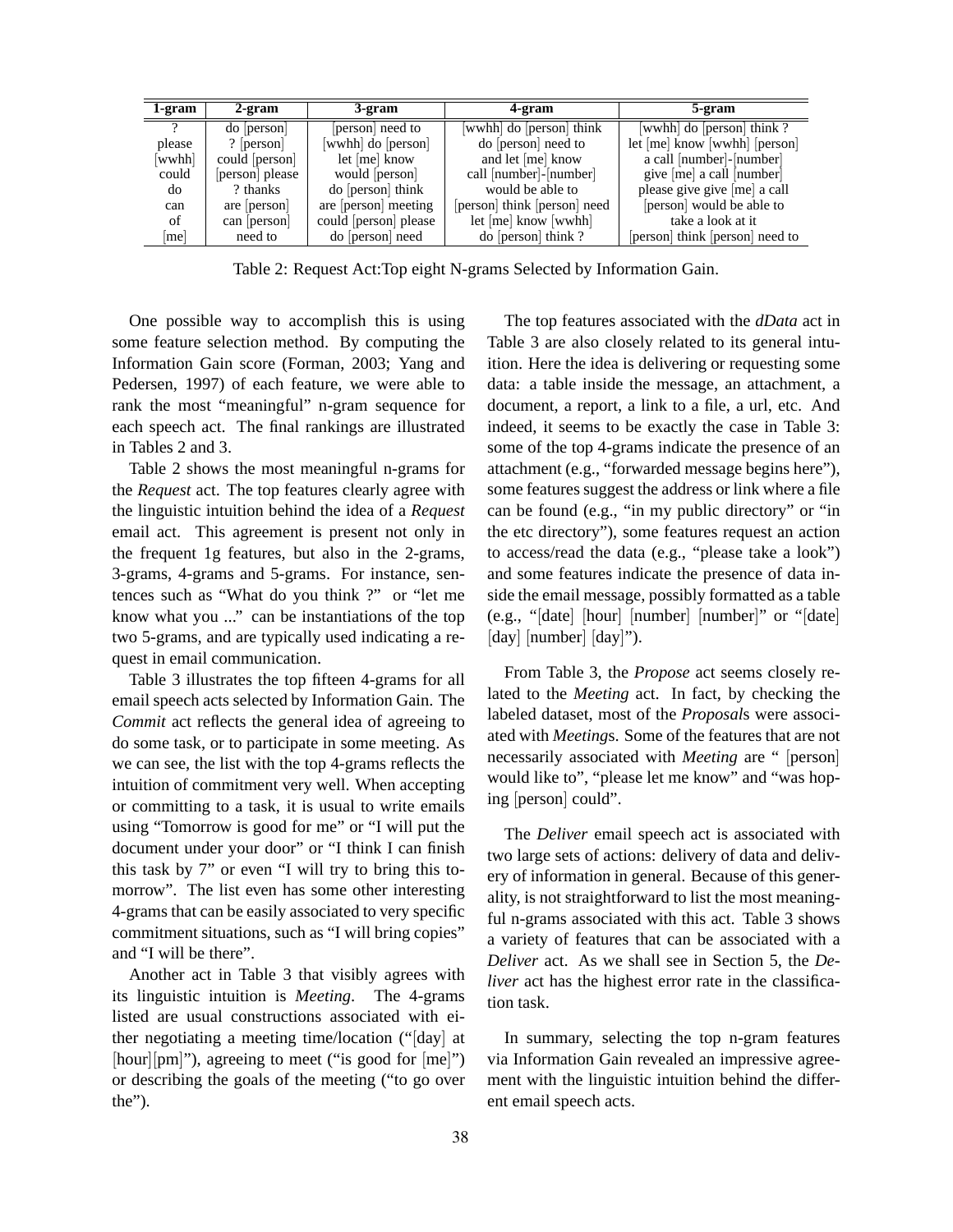| <b>Request</b>                 | Commit                      | <b>Meeting</b>                      |
|--------------------------------|-----------------------------|-------------------------------------|
| wwhh do [person] think         | is good for [me]            | day at [hour] [pm]                  |
| do [person] need to            | is fine with [me]           | on [day] at [hour]                  |
| and let [me] know              | i will see [person]         | [person] can meet at                |
| call [number]-[number]         | <i>i</i> think <i>i</i> can | [person] meet at [hour]             |
| would be able to               | <i>i</i> will put the       | will be in the                      |
| [person] think [person] need   | i will try to               | is good for [me]                    |
| $let[me]$ know $[www]$         | i will be there             | to meet at [hour]                   |
| do [person] think?             | will look for [person]      | at [hour] in the                    |
| [person] need to get           | \$[number] per person       | [person] will see [person]          |
| ? [person] need to             | am done with the            | meet at [hour] in                   |
| a copy of our                  | at [hour] i will            | [number] at [hour] [pm]             |
| do [person] have any           | day is fine with            | to go over the                      |
| [person] get a chance          | each of us will             | [person] will be in                 |
| [me] know [wwhh]               | i will bring copies         | let's plan to meet                  |
| that would be great            | i will do the               | meet at [hour] [pm]                 |
| dData                          | <b>Propose</b>              | <b>Deliver</b>                      |
| - forwarded message begins     | person would like to        | forwarded message begins here       |
| forwarded message begins here  | would like to meet          | [number] [number] [number] [number] |
| is in my public                | please let [me] know        | is good for [me]                    |
| in my public directory         | to meet with [person]       | if [person] have any                |
| [person] have placed the       | [person] meet at [hour]     | if fine with me                     |
| please take a look             | would [person] like to      | in my public directory              |
| [day] [hour] [number] [number] | [person] can meet tomorrow  | [person] will try to                |
| [number] [day] [number] [hour] | an hour or so               | is in my public                     |
| [date] [day] [number] [day]    | meet at [hour] in           | will be able to                     |
| in our game directory          | like to get together        | just wanted to let                  |
| in the etc directory           | [hour] [pm] in the          | [pm] in the lobby                   |
| the file name is               | [after] [hour] or [after]   | [person] will be able               |
| is in our game                 | [person] will be available  | please take a look                  |
| fyi – forwarded message        | think [person] can meet     | can meet in the                     |
| just put the file              | was hoping [person] could   | [day] at [hour] is                  |
| my public directory under      | do [person] want to         | in the commons at                   |

Table 3: Top 4-grams Selected by Information Gain

## **5 Experiments**

Here we describe how the classification experiments on the email speech acts dataset were carried out. Using all n-gram features, we performed 5-fold crossvalidation tests over the 1716 email messages. Linear  $SVM<sup>1</sup>$  was used as classifier. Results are illustrated in Figure 2.

Figure 2 shows the test error rate of four different experiments (bars) for all email acts. The first bar denotes the error rate obtained by Cohen et al. (2004) in a 5-fold crossvalidation experiment, also using linear SVM. Their dataset had 1354 email messages, and only 1-gram features were extracted.

The second bar illustrates the error rate obtained using only 1-gram features with additional data. In this case, we used 1716 email messages. The third bar represents the the same as the second bar (1gram features with 1716 messages), with the difference that the emails went through the preprocessing procedure previously described.

The fourth bar shows the error rate when all 1 gram, 2-gram and 3-gram features are used and the 1716 messages go through the preprocessing procedure. The last bar illustrates the error rate when all n-gram features (i.e., 1g+2g+3g+4g+5g) are used in addition to preprocessing in all 1716 messages.

In all acts, a consistent improvement in 1-gram performance is observed when more data is added, i.e., a drop in error rate from the first to the second bar. Therefore, we can conclude that Cohen et al. (2004) could have obtained better results if they had used more labeled data.

A comparison between the second and third bars reveals the extent to which preprocessing seems to help classification based on 1-grams only. As we can see, no significant performance difference can be observed: for most acts the relative difference is

<sup>&</sup>lt;sup>1</sup>We used the LIBSVM implementation (Chang and Lin, 2001) with default parameters.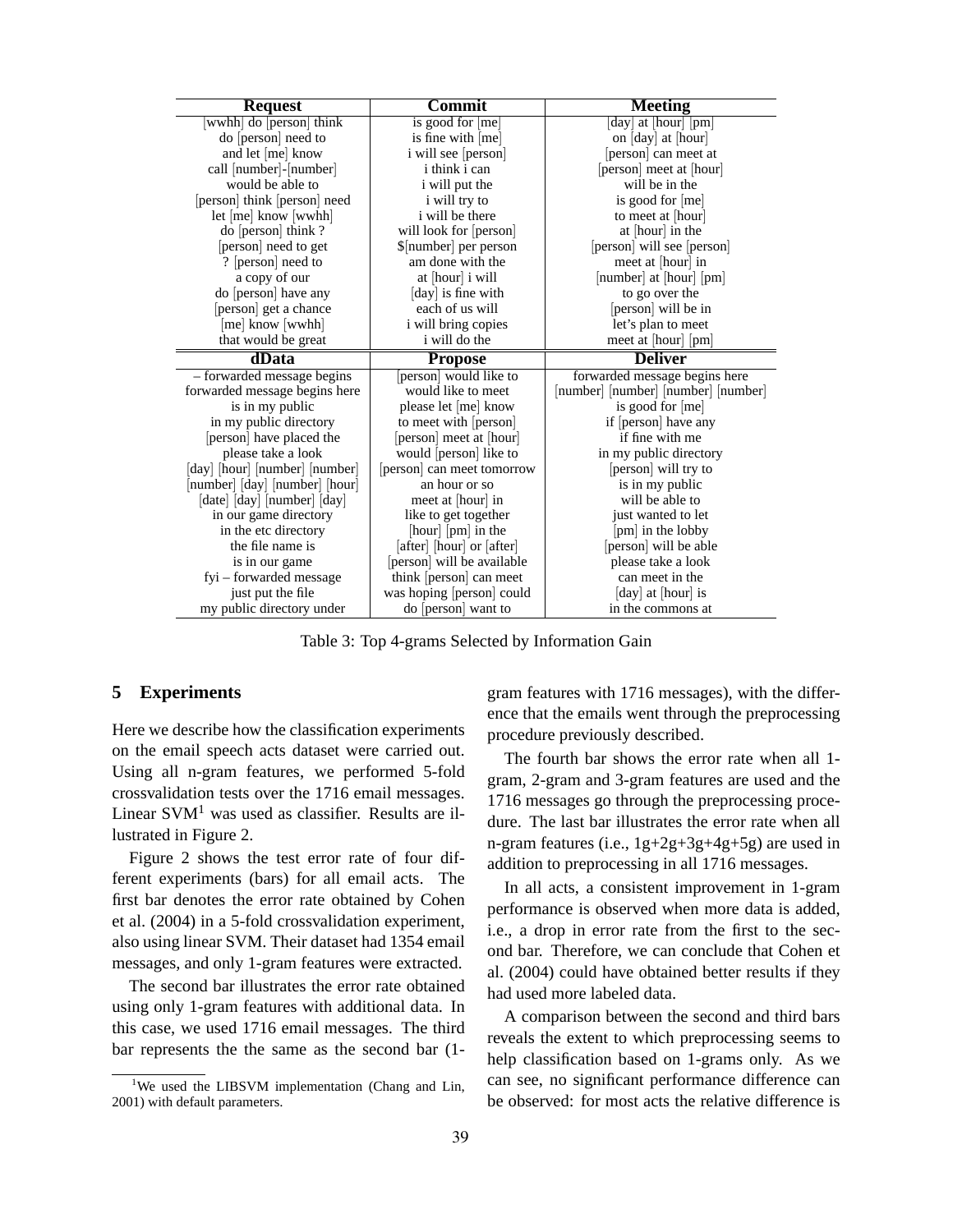

Figure 2: Error Rate 5-fold Crossvalidation Experiment

very small, and in one or maybe two acts some small improvement can be noticed.

A much larger performance improvement can be seen between the fourth and third bars. This reflects the power of the contextual features: using all 1 grams, 2-grams and 3-grams is considerably more powerful than using only 1-gram features. This significant difference can be observed in all acts. Compared to the original values from (Cohen et al., 2004), we observed a relative error rate drop of 24.7% in the *Request* act, 33.3% in the *Commit* act, 23.7% for the *Deliver* act, 38.3% for the *Propose* act, 9.2% for *Meeting* and 29.1% in the *dData* act. In average, a relative improvement of 26.4% in error rate.

We also considered adding the 4-gram and 5-gram features to the best system. As pictured in the last bar of Figure 2, this addition did not seem to improve the performance and, in some cases, even a small increase in error rate was observed. We believe this was caused by the insufficient amount of labeled data in these tests; and the 4-gram and 5 gram features are likely to improve the performance of this system if more labeled data becomes available.

Precision versus recall curves of the *Request* act classification task are illustrated in Figure 3. The curve on the top shows the *Request* act performance when the preprocessing step cues and n-grams proposed in Section 4 are applied. For the bottom curve, only 1g features were used. These two curves correspond to the second bar (bottom curve) and forth bar (top curve) in Figure 2. Figure 3 clearly shows that both recall and precision are improved by using the contextual features.

To summarize, these results confirm the intuition that contextual information (n-grams) can be very effective in the task of email speech act classification.